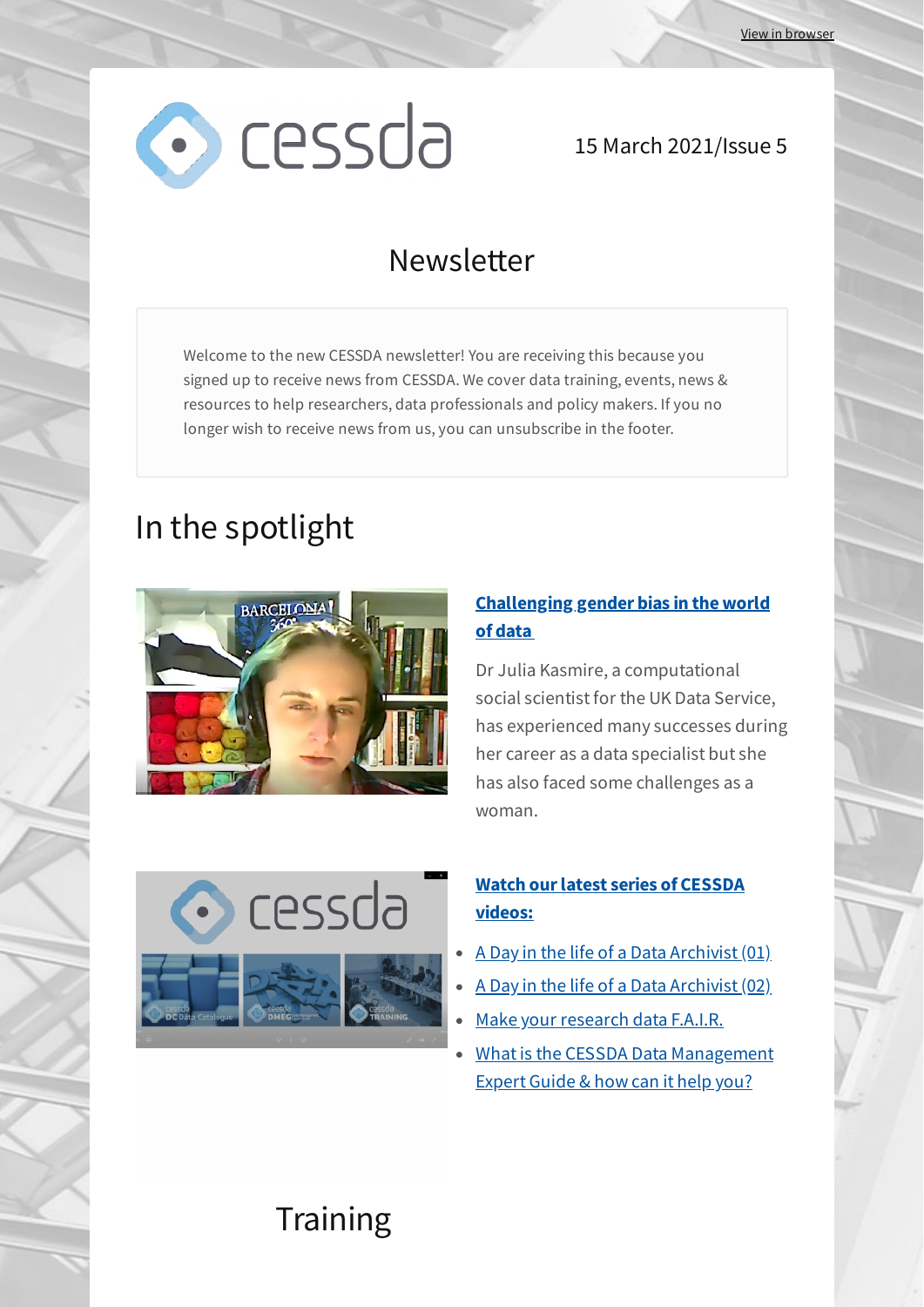

17 March 2021 [SSHOC workshop: SSH Code of Conduct](https://sshopencloud.eu/events/sshoc-workshop-ssh-code-conduct-0?&utm_source=newsletter&utm_medium=email&utm_campaign=cessda_newsletter_15_march_2021_issue_5&utm_term=2021-03-15)

18 March 2021

[Webinar: 2021 Census: What to expect from the UK Data Service](https://www.ukdataservice.ac.uk/news-and-events/eventsitem/?id=5738&utm_source=newsletter&utm_medium=email&utm_campaign=cessda_newsletter_15_march_2021_issue_5&utm_term=2021-03-15)

18 March 2021

[SHAPE-ID Webinar | Transdisciplinary Dialogues](https://www.openaire.eu/events/eventdetail/826/58%7C272/shape-id-webinar-transdisciplinary-dialogues?&utm_source=newsletter&utm_medium=email&utm_campaign=cessda_newsletter_15_march_2021_issue_5&utm_term=2021-03-15) 

25 March 2021 [Webinar - The Digital Economy Act and DEA](https://www.cessda.eu/Training/Event-Calendar?&utm_source=newsletter&utm_medium=email&utm_campaign=cessda_newsletter_15_march_2021_issue_5&utm_term=2021-03-15)



17 March 2021 [Starting a Career in Data](https://www.cessda.eu/Training/Event-Calendar/Starting-a-Career-in-Data?&utm_source=newsletter&utm_medium=email&utm_campaign=cessda_newsletter_15_march_2021_issue_5&utm_term=2021-03-15)

18 March 2021

[CESSDA Data Day 2021 – Social Science Data Archives in Poland](https://www.cessda.eu/News-Events/Events/CESSDA-Data-Day-2021-Social-Science-Data-Archives-in-Poland-Opportunities-for-Researchers-and-Challenges-Ahead?&utm_source=newsletter&utm_medium=email&utm_campaign=cessda_newsletter_15_march_2021_issue_5&utm_term=2021-03-15)

22 March 2021

[Understanding Society Scientific Conference - Changing Families](https://www.eventbrite.co.uk/e/understanding-society-scientific-conference-changing-families-tickets-139931048533?&utm_source=newsletter&utm_medium=email&utm_campaign=cessda_newsletter_15_march_2021_issue_5&utm_term=2021-03-15)

19 April 2021 [International Digital Curation Conference](https://www.dcc.ac.uk/events/idcc2021?&utm_source=newsletter&utm_medium=email&utm_campaign=cessda_newsletter_15_march_2021_issue_5&utm_term=2021-03-15)

20-22 April 2021 [RDA 17th Plenary Meeting - Edinburgh \(Hybrid\)](https://www.rd-alliance.org/plenaries/rda-17th-plenary-meeting-edinburgh-hybrid?&utm_source=newsletter&utm_medium=email&utm_campaign=cessda_newsletter_15_march_2021_issue_5&utm_term=2021-03-15) **(Registrations open)**



### **News**

Get in touch if you have any news that you would like us to share!

#### 4 March 2021

[A new data archive and CESSDA service provider in Belgium](https://www.cessda.eu/News-Events/News/CESSDA/A-new-data-archive-and-CESSDA-service-provider-in-Belgium?&utm_source=newsletter&utm_medium=email&utm_campaign=cessda_newsletter_15_march_2021_issue_5&utm_term=2021-03-15)

Despite the unprecedented crisis that struck us in 2020, Belgium formally launched its data archive for social sciences and digital humanities.

8 March 2021

[School closures have hit children's mental health](https://www.understandingsociety.ac.uk/2021/03/08/school-closures-have-hit-childrens-mental-health?&utm_source=newsletter&utm_medium=email&utm_campaign=cessda_newsletter_15_march_2021_issue_5&utm_term=2021-03-15)

Research using Understanding Society has found that emotional and behavioural problems increased significantly after the first round of school closures.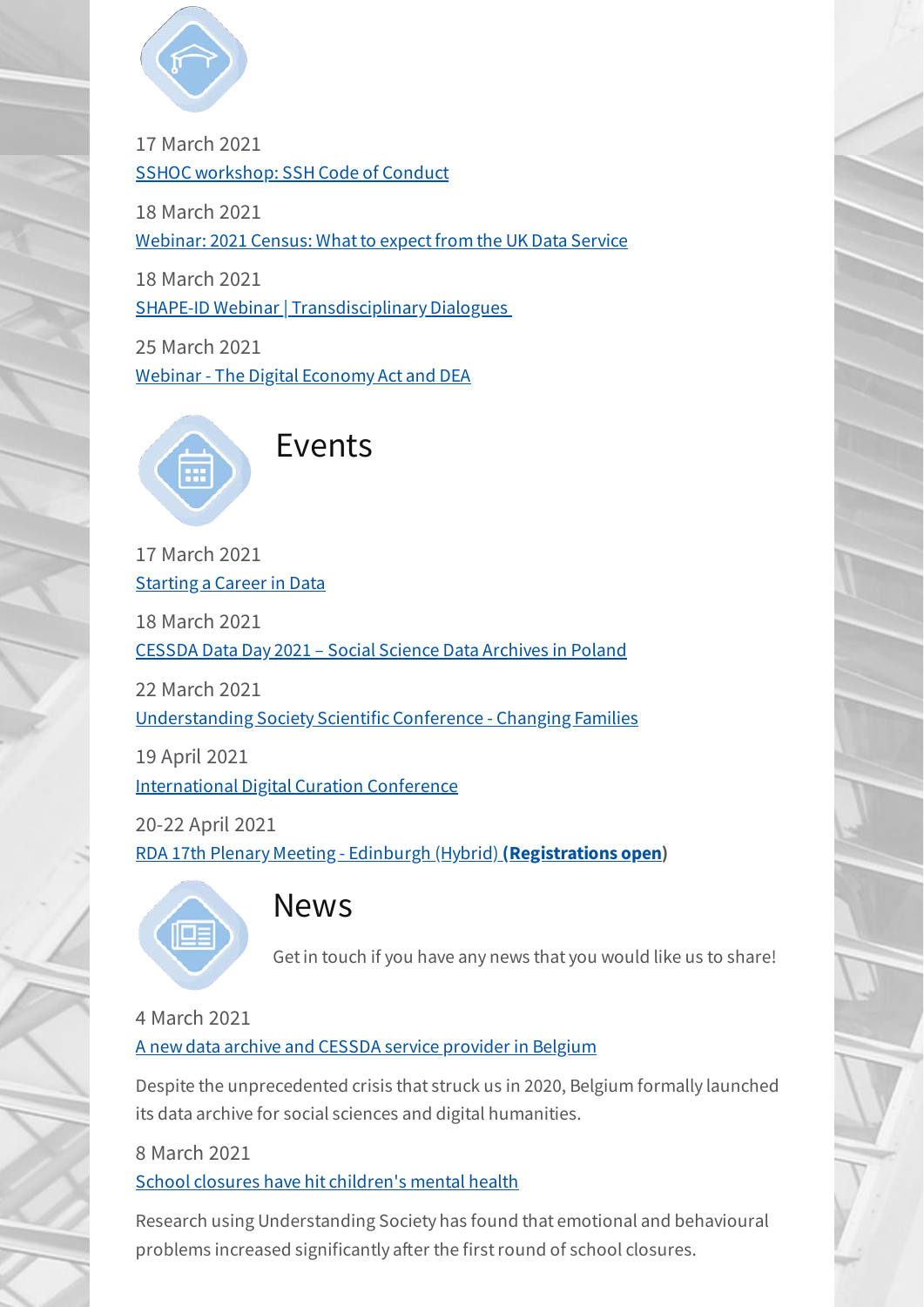#### 5 March 2021 [Deirdre Lungley's Q&A – "more women should embrace a career in data"](https://www.ukdataservice.ac.uk/news-and-events/newsitem/?id=5740&utm_source=newsletter&utm_medium=email&utm_campaign=cessda_newsletter_15_march_2021_issue_5&utm_term=2021-03-15)

As part of our special coverage for International Women's Day, Deirdre Lungley, the Principal Developer at the UK Data Service, talks about her passion for data and why more women should choose a career in this area.



# Funding and international collaboration

#### **ERC kicks off Horizon Europe**

€1.9 billion will be made available by the European Research Council (ERC) in 2021 to allow some 1,000 top researchers to pursue frontier research.



## Resources

Visit the CESSDA community on [Zenodo](https://zenodo.org/search?page=1&size=20&q=cessda%20&utm_source=newsletter&utm_medium=email&utm_campaign=cessda_newsletter_15_march_2021_issue_5&utm_term=2021-03-15) and our Resource Directory on [Zotero.](https://www.zotero.org/groups/2382601/cessda_resource_directory/?&utm_source=newsletter&utm_medium=email&utm_campaign=cessda_newsletter_15_march_2021_issue_5&utm_term=2021-03-15)

[Establishing a collection of 841 publicly available Horizon 2020 Data Management](https://www.openaire.eu/blogs/establishing-a-collection-of-841-horizon-2020-data-management-plans?&utm_source=newsletter&utm_medium=email&utm_campaign=cessda_newsletter_15_march_2021_issue_5&utm_term=2021-03-15) Plans

[Implementing the European Open Science Cloud - A message from the EOSC](https://www.eoscsecretariat.eu/news-opinion/implementing-european-open-science-cloud-message-eosc-governance?&utm_source=newsletter&utm_medium=email&utm_campaign=cessda_newsletter_15_march_2021_issue_5&utm_term=2021-03-15) Governance

[SSHOC DARIAH Train-the-Trainer RDM Bootcamp](https://www.sshopencloud.eu/events/train-trainer-rdm-bootcamp?&utm_source=newsletter&utm_medium=email&utm_campaign=cessda_newsletter_15_march_2021_issue_5&utm_term=2021-03-15) **(Recording and Slides)**

[The EOSC Strategic Research and Innovation Agenda \(SRIA\) - Version 1.0](https://www.eosc.eu/sites/default/files/EOSC-SRIA-V1.0_15Feb2021.pdf?&utm_source=newsletter&utm_medium=email&utm_campaign=cessda_newsletter_15_march_2021_issue_5&utm_term=2021-03-15)



# Vacancies

Do you have a vacancy at your institution that you wish to share?

[Research Assistant \(Postdoc\) in Survey Design and Methodology \(GESIS\)](https://www.hidden-professionals.de/HPv3.Jobs/gesis/job/15603/Wissenschaftliche-r-Mitarbeiter-in-Postdoc-in-der-Umfrageforschung?&utm_source=newsletter&utm_medium=email&utm_campaign=cessda_newsletter_15_march_2021_issue_5&utm_term=2021-03-15) **(deadline 24 March)**

[Repository Network Co-ordinator \(UKDA\)](https://hrorganiser.essex.ac.uk/tlive_webrecruitment/wrd/run/ETREC107GF.open?VACANCY_ID=072173Nd05&WVID=9918109NEm&LANG=USA&utm_source=newsletter&utm_medium=email&utm_campaign=cessda_newsletter_15_march_2021_issue_5&utm_term=2021-03-15) **(deadline 25 March)**

[Associate Director - Collections Development and Data Publishing \(UKDA\)](https://hrorganiser.essex.ac.uk/tlive_webrecruitment/wrd/run/ETREC107GF.open?VACANCY_ID=273448NYOI&WVID=9918109NEm&LANG=USA&utm_source=newsletter&utm_medium=email&utm_campaign=cessda_newsletter_15_march_2021_issue_5&utm_term=2021-03-15) **(deadline 28 March)**

[Internship – Data Collection & Analysis \(French/German\) \(FORS\)](https://forscenter.ch/about-fors/staff/open-positions/?&utm_source=newsletter&utm_medium=email&utm_campaign=cessda_newsletter_15_march_2021_issue_5&utm_term=2021-03-15) **(deadline 31 March)**

#### **CESSDA ERIC**

CESSDA ERIC Solheimsgaten 16 5058 Bergen Norway

You received this email because you signed up on our website.

[Unsubscribe](http://localhost:3000/decode_hex/68747470733a2f2f707265766965772e6d61696c65726c6974652e636f6d2f783170397a37)